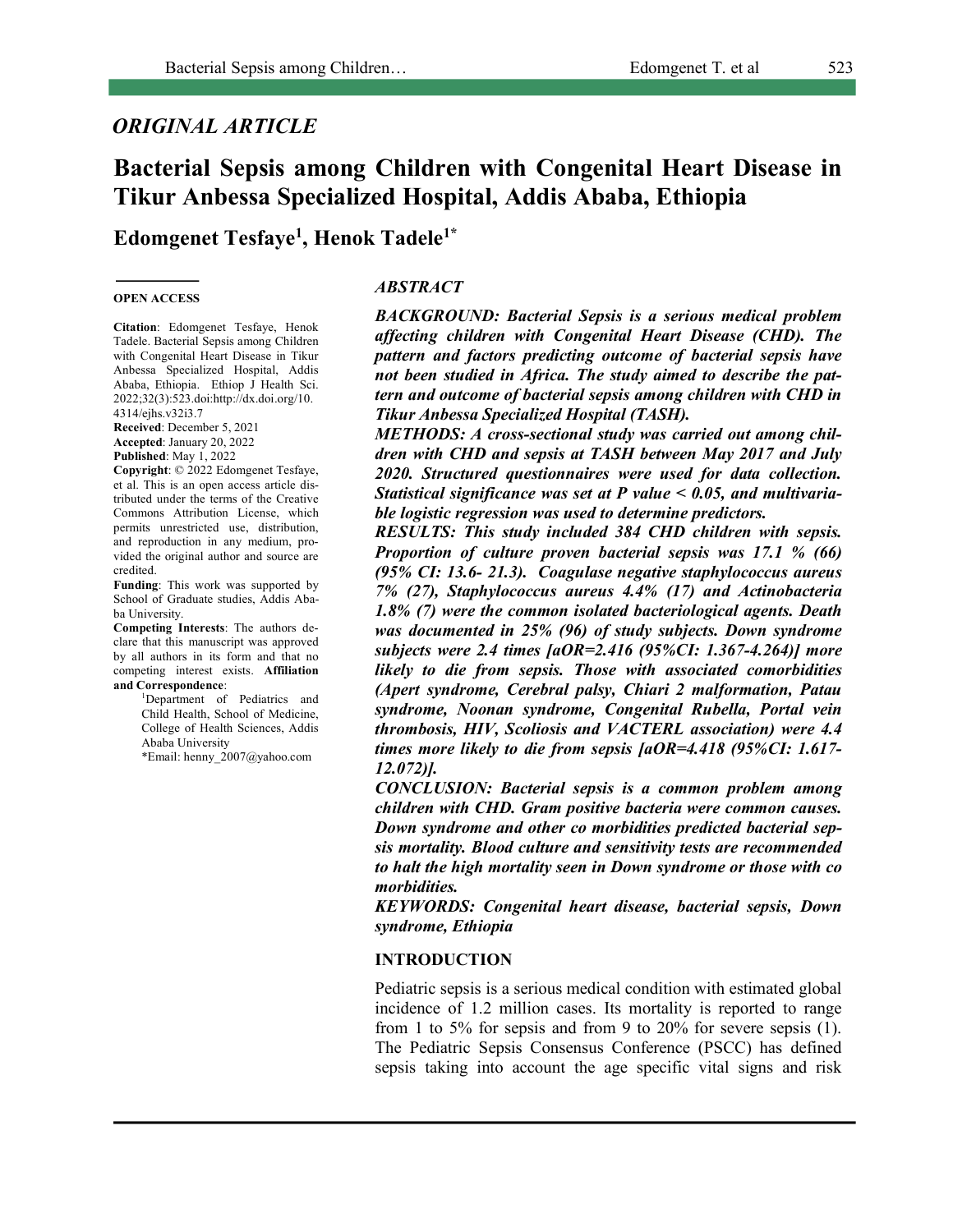factors. Sepsis is defined as the presence of two or more systemic inflammatory response criteria, and confirmed or suspected invasive infection (2). Almost half of children with sepsis were reported to have underlying predisposing factor like chronic lung disease, congenital heart disease, malignancy or other neuromuscular disorders (3).

Blood culture positive rates among pediatric sepsis suspects varied between study settings with figures ranging from 22 to 35.7% (4-6). Gram-negative bacteremia was commonly documented. Staphylococcus aureus, pseudomonas, enterobacter species, Escherichia coli, and klebsiella were the common identified etiologic agents in pediatric sepsis (4-7). Children with congenital heart disease had higher incidence of culture positive sepsis, and staphylococcus was the common inciting organism (8).

Management of pediatric sepsis includes timey source control through surgical drainage or intervention, empiric antibiotic administration, fluid resuscitation, corticosteroid therapy and blood culture tests for etiologic agent and susceptibility profile assessment. Delayed treatment is associated with mortality (9).

Congenital heart disease (CHD) is a gross structural abnormality of the heart or the intrathoracic great vessels that is actually or potentially of functional significance (10). The current estimate for CHD incidence is 8-12/1000 live births. Countries with high fertility burden and low-quality health services are highly affected, and African countries are among the leads. While it is believed that timely correction of the CHD changes the sepsis risk, such CHD curative services are almost non-existent in most parts of Africa. The available services are supported by overseas mission-based volunteerism (11, 12). As to our review, there are no studies on sepsis among children with CHD in Africa, and from Ethiopia in particular. Our study aimed to assess the magnitude and determinants of bacterial sepsis among children with congenital heart disease.

# **METHODS**

**Study area**: This study was conducted in Tikur Anbessa Specialized Teaching Hospital (TASH), Department of Pediatrics and Child Health, College of Health Sciences, Addis Ababa University, located in Addis Ababa, the capital city of Ethiopia. TASH is the largest and national medical referral center. The pediatric department provides outpatient and admitted care for a range of childhood illnesses. There are dedicated 115 pediatric beds (excluding neonatal intensive care unit) where admitted care is given for severe diagnosis with sepsis included. Children with CHD and suspected bacterial infection are admitted and investigated for possible etiologic agents. Investigations include blood culture, imaging like CXR and echocardiographic studies.

**Study design**: This was a retrospective crosssectional study on the medical records of CHD patients, aged 2 months to 14 years, and admitted to TASH between 2017 and 2020.

**Study population**: All Children between the ages of 2 months and 14 years and who received admitted care between 2017 and 2020. A sample size of 384 was calculated using a single population proportion formula using the assumptions of 50% bacterial sepsis among CHD, 95% confidence interval and 5% margin of error. The proportion of bacterial sepsis of 50% was used as there were no previous studies in similar settings and to increase the power of the study by including the liberal maximum sample size. Consecutive cases fulfilling the inclusion criteria were included in the study until the final sample size was achieved.

Children with CHD and suspected sepsis, aged 2 months and 14years, and who received admitted care between 2017 and 2020 were included while those with incomplete medical records were excluded.

**Variables:** The dependent variable was patient outcome on hospital discharge (dead or alive). The independent variables include age, sex, type of CHD, other comorbidities, admission vital signs, presence of malnutrition, blood culture growth, ICU admission and duration of treatment.

**Data collection***:* Structured questionnaire was prepared and data were collected from the medical records of patients and microbiology laboratory log book. Medical documents were retrieved from medical records archive.

**Operational definitions**: Anthropometric variables like height, weight, and weight for height were assessed and grouped as normal, stunted,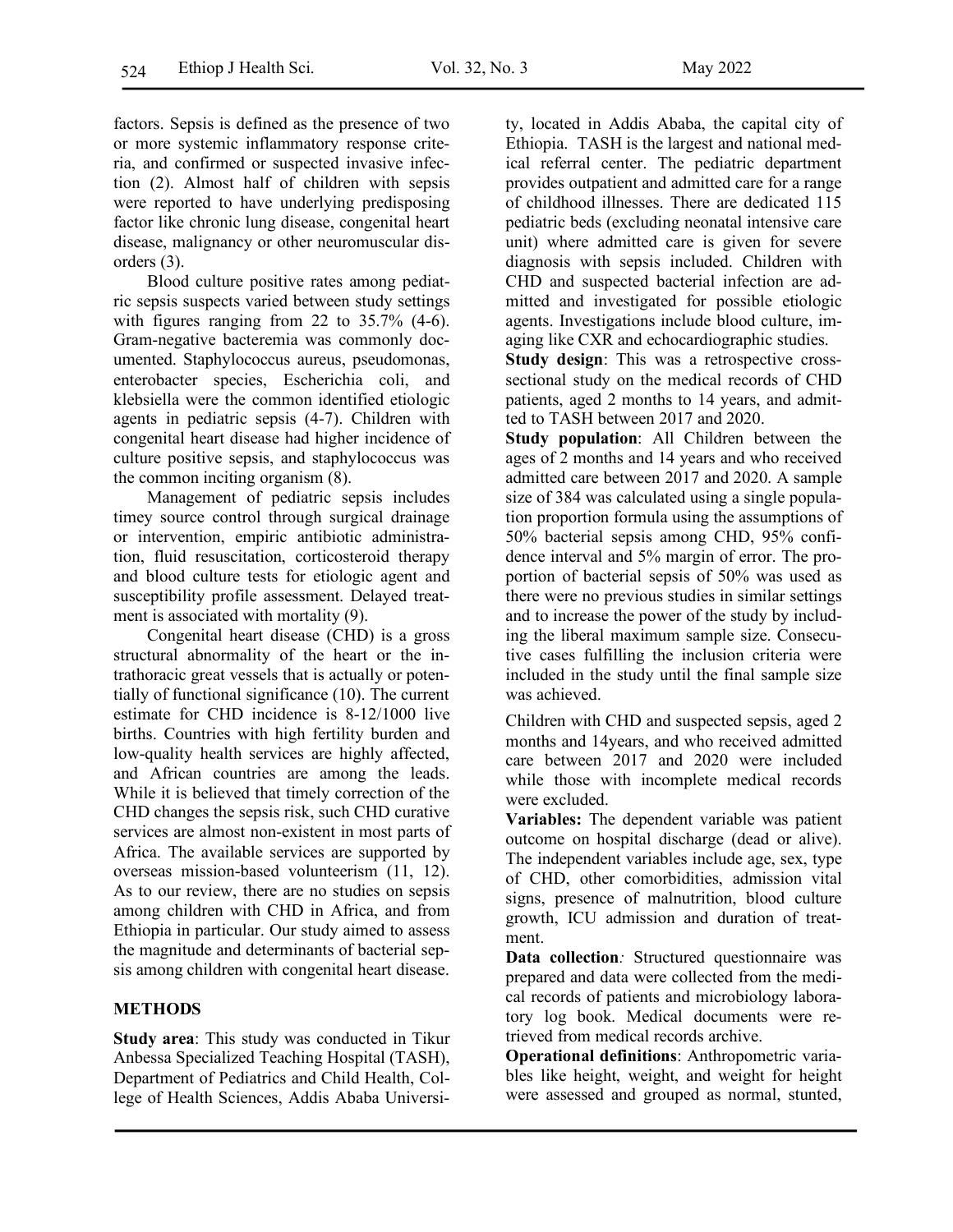Table 1: Sociodemographic data of children admitted to TASH with CHD and sepsis, May

underweight and wasted based on the WHO (World Health Organization) growth curves (13)] The vital signs were assessed based on the WHO, PSCC and PALS (pediatric advanced life support) charts, and grouped as normal, decreased and increased (2, 14, 15). The laboratory tests were grouped as normal, decreased and increased based on the age and gender references (16). Bacterial sepsis was considered when blood culture result revealed etiologic agent in the presence of clinical evidences (2).

**Data analysis**: Data entry and analysis were done on Statistical Software for Social Sciences (SPSS) v 24. Frequency and percentages were used to present categorical data. Binary logistic regression was done to assess the relation between dependent and independent variables. Variables with P value less than 0.25 on binary regression were taken into multiple nominal regression model for controlling the confounders while ascertaining possible associations. Finally, predictor variables were identified based on adjusted odds ratio (aOR), 95% confidence interval and P value less than 0.05.

**Ethical approval**: Ethical approval and waiver of consent for the study was obtained from the Pediatrics Research and Publication Committee, Department of Pediatrics and Child Health, Addis Ababa University.

### **RESULTS**

**Sociodemographic characteristics**: The study included 384 children with slight female predominance, 54.2% (208). Most of study subjects were infants, aged 12 months and below, 59.1% (227). Half of the study subjects resided in the study area, 50.3% (193) while the rest, 49.7% (191), came from the other Ethiopian regional states (Table 1).

| 2017-July 2020. |           |         |
|-----------------|-----------|---------|
| <b>Variable</b> | Frequency | Percent |
| Age in months   |           |         |
| $2 - 6$         | 124       | 32.3    |
| $7 - 12$        | 103       | 26.8    |
| 13-59           | 129       | 33.5    |
| $60 - 144$      | 28        |         |
| $\sim$ $\sim$   |           |         |

| 13-39                        | 129            | 33.3 |
|------------------------------|----------------|------|
| 60-144                       | 28             |      |
| <b>Gender</b>                |                |      |
| Male                         | 176            | 45.8 |
| Female                       | 208            | 54.2 |
| <b>Residence (by region)</b> |                |      |
| Addis Ababa                  | 193            | 50.3 |
| Oromia                       | 128            | 33.3 |
| Amhara                       | 29             | 7.6  |
| $SNNP^{\&}$                  | 23             | 6.0  |
| Diredawa                     | 5              | 1.3  |
| Tigray                       | 1              | 0.3  |
| Benshangul Gumuz             | $\overline{2}$ | 0.5  |
| Afar                         | 1              | 0.3  |
| Somali                       | 2              | 0.5  |

&: SNNP-Southern Nations and Nationalities Peoples regional state

**Clinical data**: Cough, fast breathing and fever were the common clinical presentations of sepsis among children with CHD, 66.9% (257). Patients with Down syndrome contributed to 26 % (100) study subjects. Acyanotic CHD was the common type of CHD, 66.7% (256). The most common type CHDs were ventricular septal defect (VSD) 25.5 % (98), atrial septal defect (ASD) 14.5% (56) and atrioventricular septal defect (AVSD) 13.5 % (52). Tachycardia, tachypnea and fever were documented in 90.1 % (346), 95.6(367) and 56.5 % (217) of study subjects, respectively. Oxygen saturation <95% was present in 90.1 % (346) of study subjects. Severe acute malnutrition was present in 26.3 % (101) of study subjects using weight for height (Table 2). None of our study subjects had undergone definitive treatment for their underlying cardiac illness.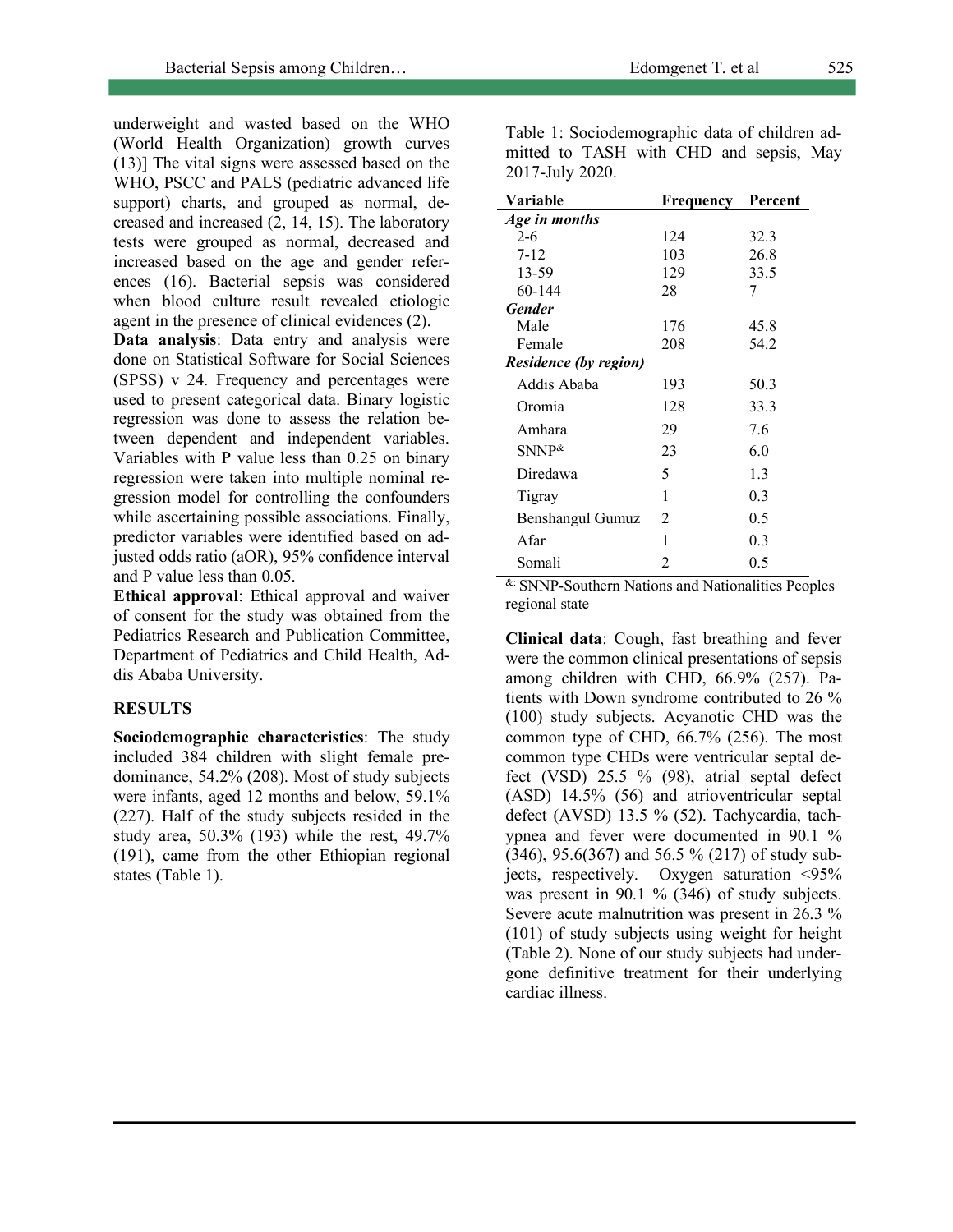| Table 2: Clinical data of children admitted to TASH with CHD and sepsis, May 2017-July 2020. |  |
|----------------------------------------------------------------------------------------------|--|
|----------------------------------------------------------------------------------------------|--|

| Variable                                      | Frequency | Percentage |
|-----------------------------------------------|-----------|------------|
| Clinical presentation(n=384)                  |           |            |
| Cough, fast breathing and fever               | 257       | 66.9       |
| Cough & fast breathing only                   | 109       | 28.4       |
| Other symptoms <sup>A</sup>                   | 18        | 4.7        |
| History of previous hospital admission(n=384) |           |            |
| Yes                                           | 191       | 49.7       |
| N <sub>o</sub>                                | 193       | 50.3       |
| Frequency of previous admissions $(n=191)$    |           |            |
| $\leq$ 2 times                                | 176       | 92.1       |
| $> 2$ times                                   | 15        | 7.9        |
| Type of $CHD(n=384)$                          |           |            |
| Cyanotic                                      | 128       | 33.3       |
| Acyanotic                                     | 256       | 66.7       |
| Other Comorbidity(n=384)                      |           |            |
| Down syndrome                                 | 100       | 26.0       |
| $Other^B$                                     | 19        | 4.9        |
| None                                          | 265       | 69         |
| Weight for age $(n=384)$                      |           |            |
| Normal                                        | 130       | 33.9       |
| Between -2 $&$ -3 $Z$ score                   | 82        | 21.4       |
| $<$ -3 Z score                                | 172       | 44.8       |
| Height for age $(n=384)$                      |           |            |
| Normal                                        | 214       | 55.7       |
| Between -2 $&$ -3 $Z$ score                   | 37        | 9.6        |
| $<$ -3 Z score                                | 133       | 34.6       |
| Head circumference for age $(n=384)$          |           |            |
| Normal                                        | 224       | 58.3       |
| $<$ -3 Z score                                | 48        | 12.5       |
| Not documented                                | 112       | 29.1       |
| $MUAC$ (n=384)                                |           |            |
| Normal                                        | 101       | 26.3       |
| Moderate acute malnutrition                   | 22        | 5.7        |
| Severe acute malnutrition                     | 55        | 14.3       |
| Not documented                                | 206       | 53.6       |
| Weight/Height(n=384)                          |           |            |
| Normal                                        | 201       | 52.3       |
| Between -2/-3 Z score                         | 82        | 21.4       |
| $<$ -3 Z score                                | 101       | 26.3       |
| WBC count for $age(n=384)$                    |           |            |
| Normal                                        | 297       | 77.3       |
| Decreased                                     | 15        | 3.9        |
| Increased                                     | 72        | 18.8       |
| RBC Count for age $(n=384)$                   |           |            |
| Normal                                        | 229       | 59.6       |
| Decreased                                     | 33        | 8.6        |
| increased                                     | 122       | 31.8       |
| Platelet count for age $(n=384)$              |           |            |
| Normal                                        | 256       | 66.7       |
| Increased                                     | 86        | 22.4       |
| decreased                                     | 42        | 10.9       |

A: Other symptoms include vomiting, diarrhea, failure to suck, loss of consciousness, easy fatigability and burning sensation during urination. B: Other comorbidities include Apert syndrome, Cerebral palsy, Chiari 2 malformation,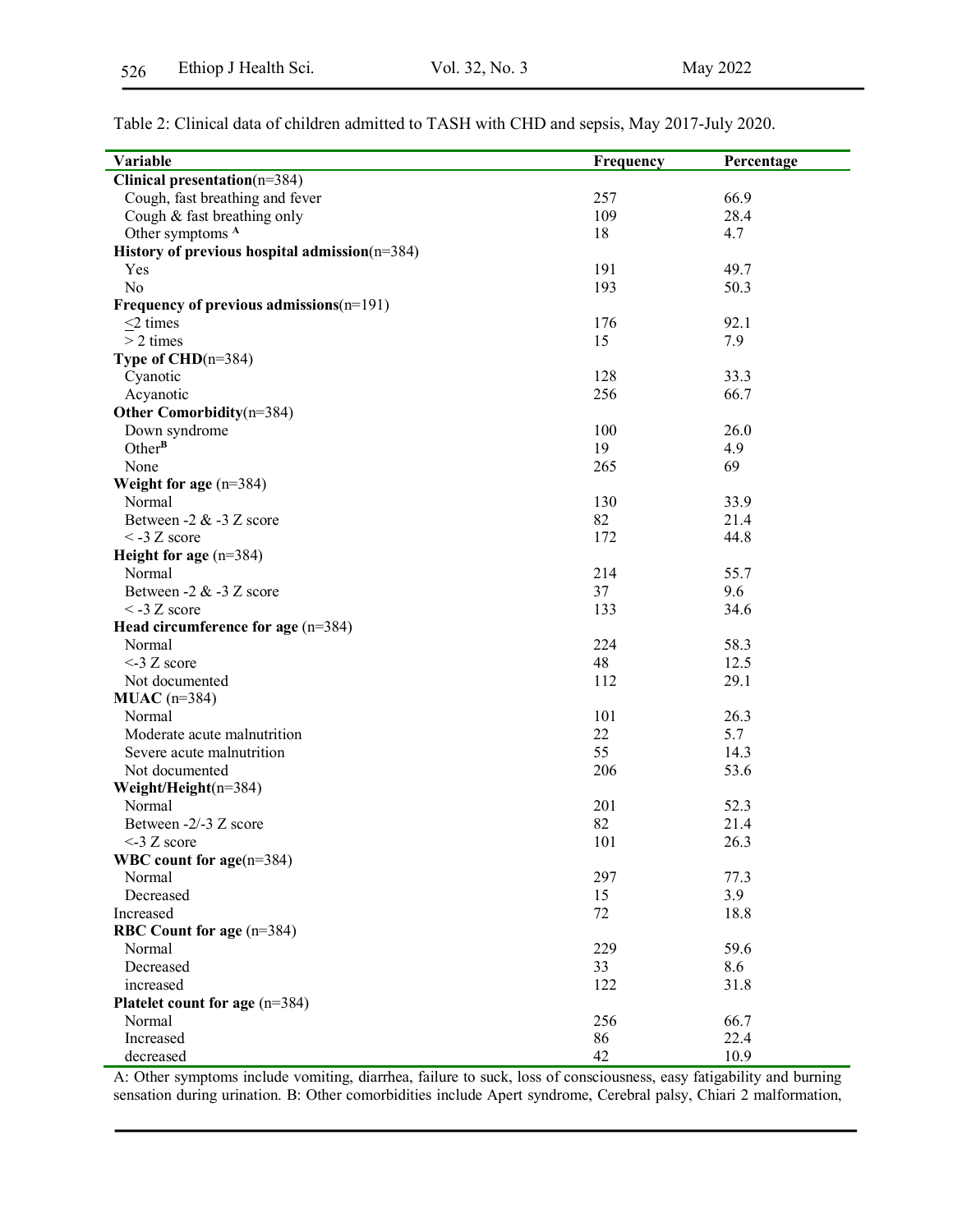Patau syndrome, Noonan syndrome, Congenital Rubella, Portal vein thrombosis, HIV, Scoliosis and VACTERL association

Eighty-nine percent (342) of study subjects were chest x-rayed. The most common chest x-ray finding was cardiomegaly 40.3% (155) followed by pneumonia 29% (112). Study subjects with documented abnormal chest x ray finding and oxygen saturation < 95% constituted 75.5% (290) of study population. There were only four cases of infective endocarditis out of which two had cyanotic heart disease.

**Microbiology data**: A little more than a quarter blood culture sample, 28.1% (108) was taken within 24 hours of admission to the hospital. One third of subjects, 31.3% (120), had received antibiotics prior to the blood culture sample collection. Proportion of culture proven bacterial sepsis was 17.1 % (66) (95% CI: 13.6- 21.3). The most common isolated bacteria were coagulase negative staphylococcus aureus (CONS) 7% (27) followed by staphylococcus aureus 4.4 % (17) and actinobacteria 1.8% (7) (Figure 1). None of infective endocarditis cases had staphylococcus as an etiologic agent.

Table 3: Treatment options used and length of treatment among CHD patients with sepsis at TASH: May 2017- July 2020.

| Variable                     | Frequency | Percent |
|------------------------------|-----------|---------|
| <b>Treatment</b>             |           |         |
| Ceftriaxone                  | 136       | 35.4    |
| Vancomycin/cefepime          | 18        | 4.7     |
| Other**                      | 230       | 59.8    |
| <b>Duration of treatment</b> |           |         |
| $<$ 7 days                   | 143       | 37.2    |
| $7-14$ days                  | 197       | 51.3    |
| $15-21$ days                 | 16        | 4.2     |
| $>21$ days                   | 28        | 73      |

\*\**Other Antibiotics include combination of ceftriaxone/gentamycin, ceftriaxone/vancomycin, Ampicillin/cefotaxime, Ampicillin/gentamycin, Meropenem and other drugs and with different combination like cloxacillin, crystalline penicillin, Metronidazole, ceftazidime, piperacillin tazobactam, ciprofloxacin, clindamycin.*

**Treatment and outcome**: Most of the study subjects were treated with different combination of drugs, 59.8% (230). Ceftriaxone was used in 35.4 % (136) of the study subjects (See table 3). Drugs switches for lack of adequate clinical response were the main reasons for prolonged duration of therapy in few subjects and mostly in ICU admitted cases. ICU admission was documented in 3.3 % (13) of the study subjects with median duration of stay of 5 days, and ranging from 1 to 85 days. Death occurred in 25  $\%$  (96) (95% CI: 20.7- 29.6) of the study subjects and the remaining 75 % (288) were discharged alive.

**Predictors of treatment outcome**: Binary logistic regression was done to determine the relationship of treatment outcome with the independent variables. Multinomial logistic regression was used to control for the confounding factors and variables with P value  $\leq 0.25$  on binary regression were included. Presence of Down syndrome and other comorbidities were associated with treatment outcome. Study subjects with Down syndrome were 2.4 times [aOR=2.416 (95% CI: 1.367-4.264)] more likely to die from bacterial sepsis when compared to those without Down syndrome. Study subjects with other comorbidities (Apert syndrome, Cerebral palsy, Chiari 2 malformation, Patau syndrome, Noonan syndrome, Congenital Rubella, Portal vein thrombosis, HIV, Scoliosis and VACTERL association) were 4.4 times more likely to die from sepsis than their counterparts [aOR=4.418 (95%CI: 1.617-12.072)]. Age, gender, type of CHD, presence of malnutrition, white blood cell count and type of treatment administered were not associated with bacterial sepsis treatment outcome (Table4).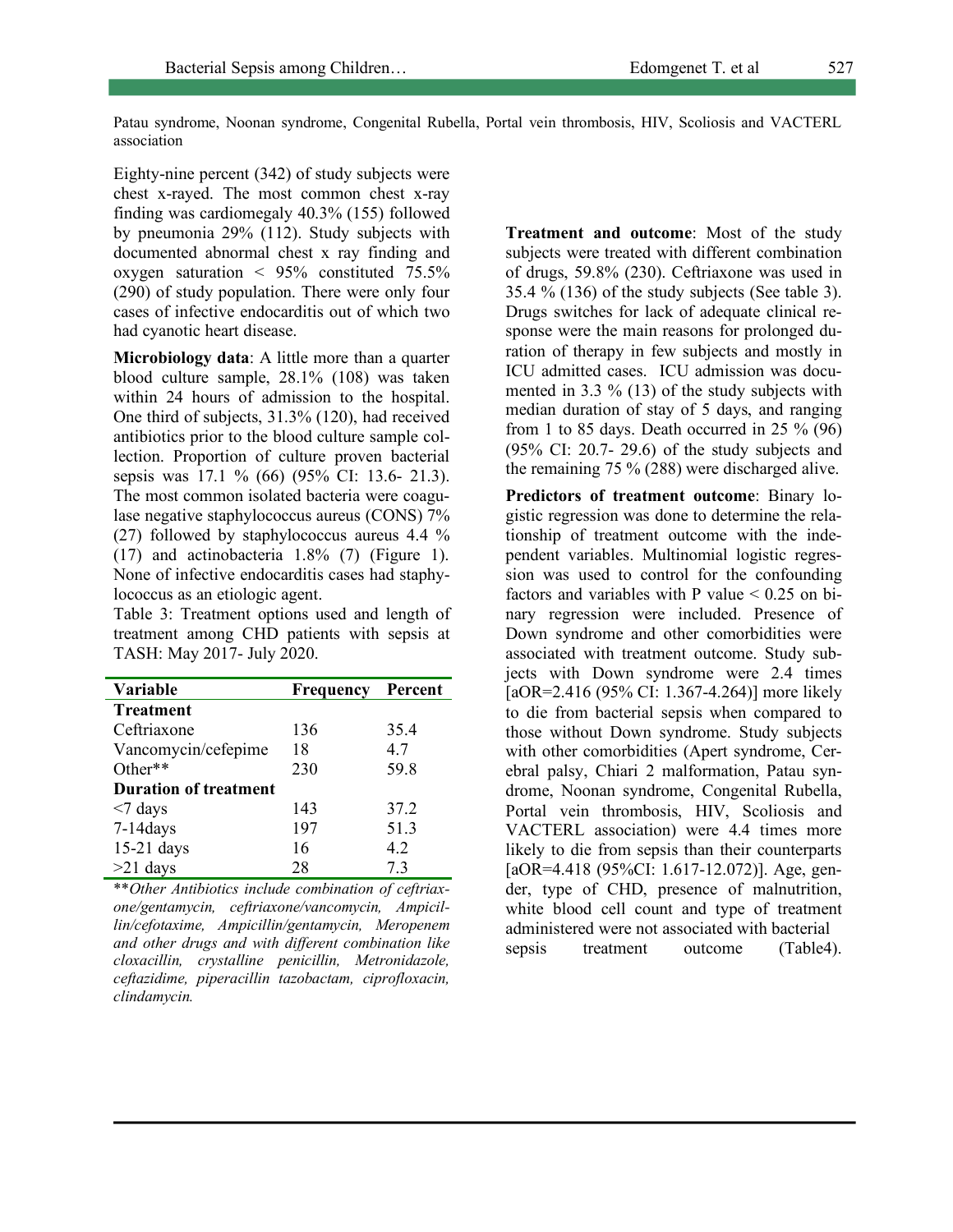| Variable    | <b>Categories</b>           | Outcome          |                | <b>Adjusted Odds ratio with</b> | P val-   |
|-------------|-----------------------------|------------------|----------------|---------------------------------|----------|
|             |                             | <b>Discharge</b> | Death          | 95% CI                          | ue       |
| Age in      | $2 - 6$                     | 88               | 36             | $1.171(0.441 - 3.104)$          | 0.752    |
| months      | $7 - 12$                    | 74               | 29             | $0.919(0.332 - 2.541)$          | 0.870    |
|             | 13-59                       | 106              | 24             | $0.543(0.198 - 1.484)$          | 0.234    |
|             | 60-144                      | 20               | 7              |                                 |          |
| Type of CHD | Cyanotic                    | 103              | 25             | $0.881(0.488 - 1.591)$          | 0.675    |
|             | Acyanotic                   | 185              | 71             | 1                               |          |
| Another     | Down syndrome               | 63               | 37             | $2.416(1.368 - 4.264)$          | $0.002*$ |
| comorbidity | Other $\delta$              | 9                | 10             | 4.418(1.617-12.072)             | $0.004*$ |
|             | none                        | 216              | 49             | 1                               |          |
| <b>MUAC</b> | Normal                      | 229              | 78             | $0.794(0.388 - 1.622)$          | 0.526    |
|             | Moderate acute malnutrition | 19               | 3              | $0.320(0.077 - 1.322)$          | 0.115    |
|             | Severe acute malnutrition   | 40               | 15             | 1                               |          |
| SaO2 $(\%)$ | < 95                        | 89               | 257            | $1.262(0.504 - 3.159)$          | 0.619    |
|             | $\geq 95$                   | 31               | 7              |                                 |          |
| Chest X ray | Normal                      | 18               | $\overline{2}$ | $0.260(0.056 - 1.216)$          | 0.087    |
| findings    | Pneumonia                   | 88               | 24             | $0.623(0.319 - 1.217)$          | 0.166    |
|             | Pulmonary edema             | 15               | $\overline{4}$ | $0.719(0.212 - 2.435)$          | 0.596    |
|             | Cardiomegaly                | 112              | 43             | $0.912(0.496 - 1.676)$          | 0.766    |
|             | Other $\&$                  | 55               | 23             |                                 |          |

Table 4: Multiple logistic regression analysis: predictors of treatment outcome among CHD patients with sepsis at TASH, 2017-2020.

\$ Apert syndrome, Cerebral palsy, Chiari 2 malformation, Patau syndrome, Noonan syndrome, Congenital Rubella, Portal vein thrombosis, HIV, Scoliosis and VACTERL association

&Boot shaped heart, right upper lobe collapse consolidation with hilar lymphadenopathy, cephalization with oligemic lungs, pleural effusion, TAPVC, left hemithorax homogenous opacity and cavitary lesion secondary to active TB



*Figure 1: Blood culture isolates from children with CHD and sepsis at TASH, May 2017-July 2020 (***Other**: enterobacter, Escherichia coli, enterococcus fecalis, Bacillius, staphylococcus lugdunensis and species unidentified gram-negative rod & gram-positive cocci)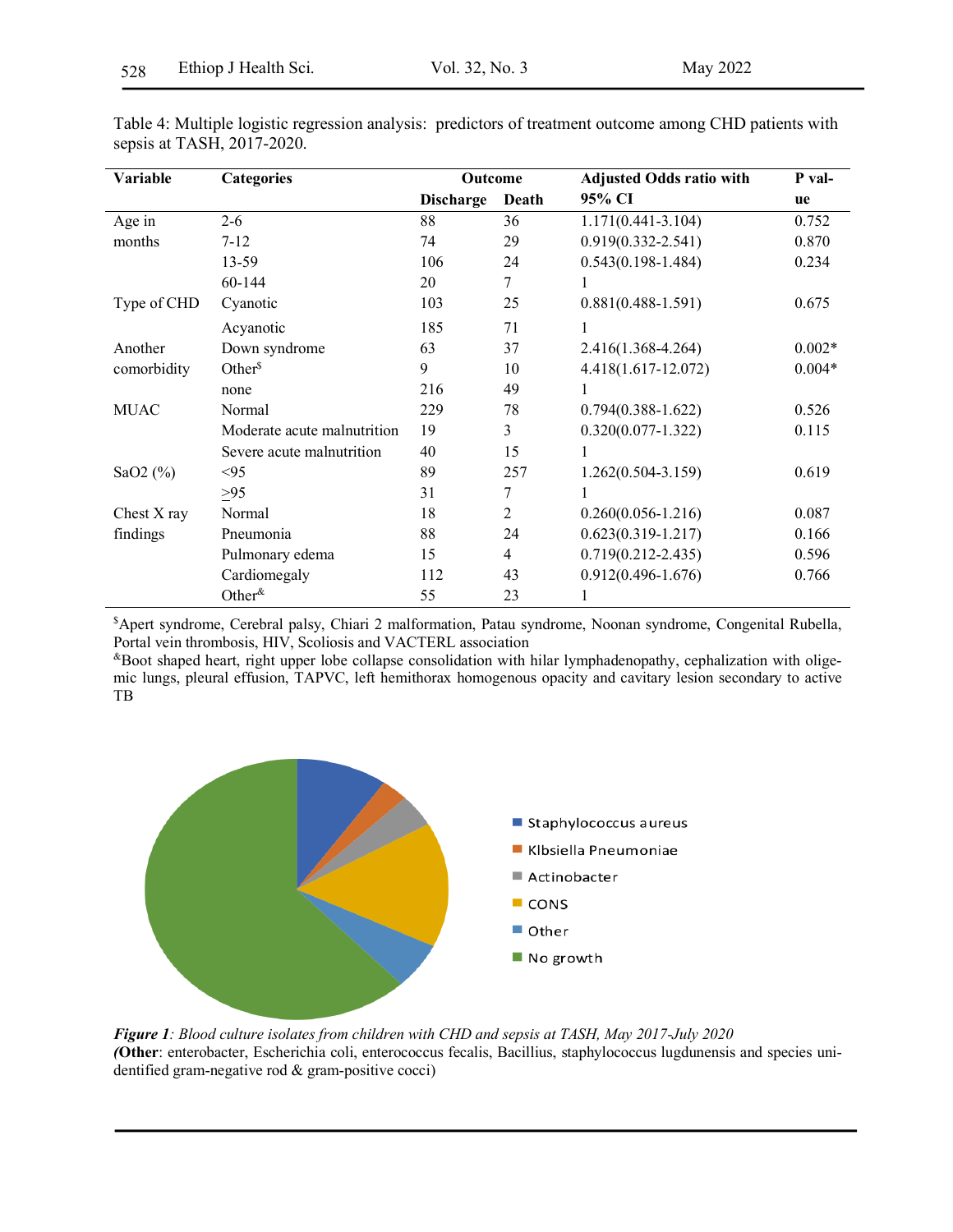## **DISCUSSION**

Bacterial sepsis among children with CHD is an understudied subject, particularly in Africa where CHD curative services are not readily available. Our study is the first to report the magnitude and determinants of bacterial sepsis treatment outcome among children with the nonintervened CHD from Ethiopia. Our study documented a higher bacterial sepsis occurrence among females and infants. Respiratory symptoms dominated the clinical picture while acyanotic CHD was the common type. One third of study subjects had received antibiotics prior to the blood culture sample collection. Severe acute malnutrition was documented in a quarter of study subjects. Culture proven bacterial sepsis was documented in 17% of study subjects with predominantly gram-positive etiology. Different combination of antimicrobials was used for treatment. A quarter of CHD children with sepsis had died. The presence of Down syndrome and other comorbidities predicted sepsis mortality among children with CHD.

In this study, infants have dominated the study population. This is in agreement with similar studies done in developing countries and western setting (8,17,18). This could be related to the early symptomatology of CHD in infancy as heart failure or sepsis, both requiring admission to a health facility.

Concerning gender, our study documented a higher bacterial sepsis occurrence among female children with CHD. Similar finding was reported from Egypt where females had higher hospital admission due to chest infections (19). This is as opposed to the documented evidence of a higher sepsis occurrence among boys owing to the hormonal and immunologic changes, and a more male CHD admission (17, 18, 20). While we couldn't forward the plausible reasons for this in our study, the above Egyptian study postulated a poor drug adherence among female CHD cases.

In our study, acyanotic CHD was the common type with ventricular septal defect being the commonest one. Similar pattern was documented in studies done in India, Nigeria, Egypt and Ethiopia (21-24). Children with more critical and cyanotic CHD could have died early due to

the illness and or lack of access to the curative services. Moreover, the common complications seen among cyanotic CHD are hematologic abnormalities like polycythemia and anemia that can be managed as an outpatient case.

Respiratory symptoms like cough and fast breathing dominated the clinical presentation of sepsis in our study. The presence of underlying CHD was also documented as the strong predisposing factor for respiratory infection or pneumonia in children in other studies (25-27). Increased pulmonary blood flow and or compression of the airways are some of the mechanisms that lead to increased pulmonary infection or complication among children with CHD (27, 28).

In the current study, severe acute malnutrition was documented almost in a quarter of study subjects. This is lower than a previous Ethiopian study where almost half of children with CHD were reported to have SAM (29). Our study center is a national referral center where cases with nutritional deficiencies are seldom managed, and such cases are managed in the lower tier of Ethiopian health system ladder. Malnutrition among children with CHD is thought to be related to decreased intake and increased metabolism (30,31).

In the current study, culture proven bacterial sepsis was documented in almost one fifth of children with CHD and sepsis. There are no similar studies done in similar settings and with no CHD intervention for comparison. However, a western setting study documented sepsis in about 6% of children with CHD. But this study only included young infants up to the age of 4 months. Generally, comparable culture positivity rates for bacterial sepsis suspects were reported from developing countries (4,5). Concerning the etiologic agents, gram positive bacteria were the common isolated agents in our study. Similar pattern was documented in the above western study (8).

In the current study, the case fatality rate of bacterial sepsis was 25%. There are no studies done in related settings to compare this figure. However, a western study documented a mortality rate of 4 %. The difference could be noted for the difference in institutional capacity and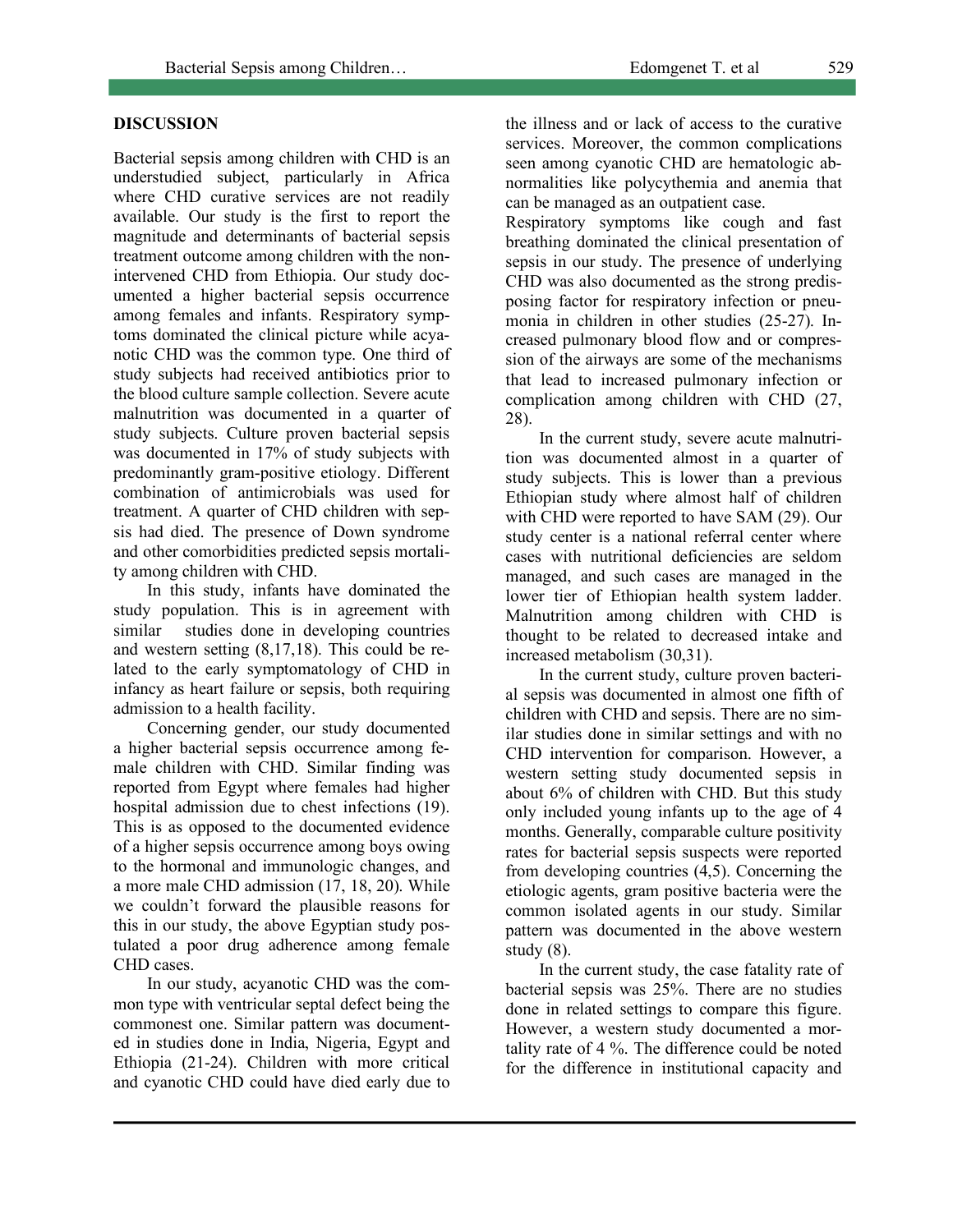inclusion of post-operative subjects in the later study (8).

This study documented presence of Down syndrome and other comorbidity as strong predictors of bacterial sepsis treatment outcome among children with CHD. Study subjects with Down syndrome had doubled odds of death from sepsis when compared to their counterparts. A similar finding was reported in another study (32). This could be due to immunologic impairments associated with Down syndrome i.e., chemotactic defects, decreased IgG4 levels, and quantitative and qualitative abnormalities of the T cell and B cell systems. The healthcare provider and parents' clinical treatment decision difference between children with and without Down syndrome could also be postulated (32, 33). The presence of other comorbidities like Apert syndrome, Cerebral palsy, Chiari 2 malformation, Patau syndrome, Noonan syndrome, Congenital Rubella, Portal vein thrombosis, HIV, Scoliosis and VACTERL association increased the odds of sepsis related death by fourfold. Such comorbidities were the common documented associated findings among children with CHD (34). These comorbidities affect the immune system through genetic syndromes, structural malformations, metabolic associations and teratogens, and increase the risk of sepsis and associated death among children with CHD (35).

The limitation of this study includes its retrospective nature with limitations to assess all factors associated with bacterial sepsis. Moreover, there could be synergistic effect of co morbidities and or syndromes and CHD on sepsis burden. Our study could not assess this due to the retrospective nature of the study. However, this study reviewed and assessed predictors of bacterial sepsis among CHD in resource limited setting and as to our search it's the first of its kind in Africa and Ethiopia. Moreover, this study included large sample size. In terms of informing the health policy, our study output could serve as a resource data for planning CHD interventions and to guide activities to limit sepsis among children with CHD.

In conclusion, bacterial sepsis is a common problem among children with congenital heart disease. Acyanotic CHD with female predominance and respiratory symptoms was the common presentation pattern. Almost one-fifth culture proven bacterial sepsis was documented. Gram positive bacteria were the commonly isolated etiologic agents ending in a quarter of deaths. Presence of Down syndrome and other associated comorbidities predicted the outcome of bacterial sepsis among children with CHD. CHD children with Down syndrome and other comorbidities should be thoroughly evaluated for bacterial sepsis and investigated including blood culture, and treatment should be geared by antimicrobial susceptibility profile.

### **ACKNOWLEDGMENTS**

We thank all health professionals who cared for our study subjects.

### **REFERENCES**

- 1. Fleischmann-Struzek C, Goldfarb DM, Schlattmann P, Schlapbach LJ, Reinhart K, Kissoon N. The global burden of paediatric and neonatal sepsis: a systematic review. *Lancet Respir Med.* 2018;6(3):223-30.
- 2. Goldstein B, Giroir B, Randolph A. International pediatric sepsis consensus conference:definitions for sepsis and organ dysfunction in pediatrics. *Pediatr Crit Care Med.* 2005;6(1):2-8.
- 3. Watson RS, Carcillo JA. Scope and epidemiology of pediatric sepsis. *Pediatr Crit Care Med.* 2005;6(3 Suppl): S3-5.
- 4. Negussie A, Mulugeta G, Bedru A, Ali I, Shimeles D, Lema T, et al. Bacteriological Profile and Antimicrobial Susceptibility Pattern of Blood Culture Isolates among Septicemia Suspected Children in Selected Hospitals Addis Ababa, Ethiopia. *Int J Biol Med Res.*2015;6(1):4709-17.
- 5. Tsering DC, Chanchal L, Pal R, Kar S. Bacteriological profile of septicemia and the risk factors in neonates and infants in sikkim. *J Glob Infect Dis.*2011;3(1):42-5.
- 6. Mojtahedi SY, Rahbarimanesh A, Khedmat L, Izadi A. The Prevalence of Risk Factors for the Development of Bacteraemia in Children. *Open Access Maced J Med Sci.* 2018;6(11):2023-9.
- 7. Pedro TdCS, Morcillo AM, Baracat ECE. Etiologia e fatoresprognósticos da sepseemcrianças e adolescentesadmitidosemtera-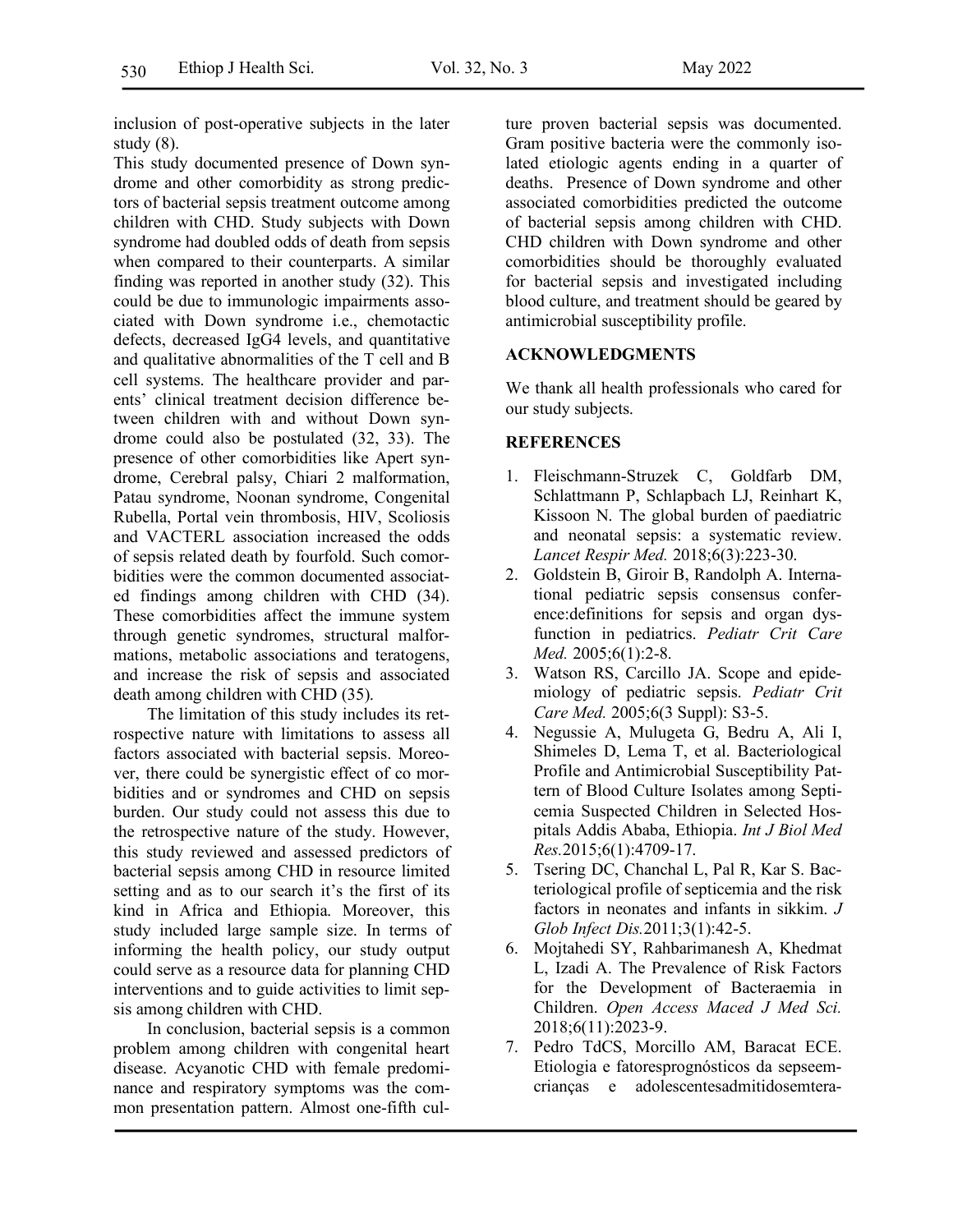piaintensiva*. Rev Bras Ter Intensiva.*2015;27:240-6.

- 8. Ascher SB, Smith PB, Clark RH, Cohen-Wolkowiez M, Li JS, Watt K, et al. Sepsis in young infants with congenital heart disease. *Early Hum Dev.*2012;88 Suppl 2(Suppl 2):S92-S7.
- 9. Dellinger RP, Levy MM, Rhodes A, Annane D, Gerlach H, Opal SM, et al. Surviving Sepsis Campaign: international guidelines for management of severe sepsis and septic shock, 2012. *Intensive Care Med*. 2013;39(2):165-228.
- 10. Mitchell SC, Korones SB, Berendes HW. Congenital Heart Disease in 56,109 Births Incidence and Natural History. *Circulation.*  1971;43(3):323-32.
- 11. Tefera E, Nega B, Yadeta D, Chanie Y. Humanitarian Cardiology and Cardiac Surgery in Sub-Saharan Africa: Can We Reshape the Model? *World J Pediatr Congenit Heart Surg.*2016;7(6):727-31.
- 12. Hoffman JI. The global burden of congenital heart disease. *Cardiovasc J Afr.* 2013;24(4):141-5.
- 13. World Health Organization.WHO child growth standards and the identification of severe acute malnutrition in infants and children.*A Joint Statementby the World Health Organization and the United Nations Children's Fund.* 2009; Geneva:Switzerland.
- 14. World Health Organization. Pocket book of hospital care for children: Second edition. *Guidelines for the management of common childhood illnesses.*2013; Malta.
- 15. Berg MD, Schexnayder SM, Chameides L, Terry M, Donoghue A, Hickey RW, et al. Part 13: Pediatric Basic Life Support. *Circulation.* 2010;122(18 suppl 3): S862-S75.
- 16. Andropoulos DB. Appendix B: Pediatric Normal Laboratory Values. In Gregory's Pediatric Anesthesia (eds G.A. Gregory and D.B. Andropoulos). *Gregory's Pediatric Anesthesia.*2012: 1300-14.
- 17. Nigussie B, Tadele H. Heart Failure in Ethiopian Children: Mirroring the Unmet Cardiac Services. *Ethiop J Health Sci.* 2019;29(1):811-8.
- 18. Gebremariam S, Moges T. Pediatric Heart Failure, Lagging, and Sagging of Care in Low Income Settings: A Hospital Based Review of Cases in Ethiopia. *Cardiol Res Pract.*2016;2016:7147234.
- 19. Atwa ZT, Safar HH. Outcome of congenital heart diseases in Egyptian children: Is there gender disparity? *Gaz Egypt Paediatr Assoc.* 2014;62(2):35-40.
- 20. Schröder J, Kahlke V, Staubach K-H, Zabel P, Stüber F. Gender Differences in Human Sepsis. *Arch Surg.* 1998;133(11):1200-5.
- 21. Meshram R, Gajimwar V. Prevalence, profile, and pattern of congenital heart disease in Central India: A prospective, observational study. *Nig J Cardiol.*2018;15(1):45-9.
- 22. Talargia Feredegn SG, Tamirat Moges. Prevalence of Congenital Heart Defects and Associated Factors among Children Diagnosed with Congenital Anomalies in Addis Ababa Governmental Hospitals, Ethiopia. *Ethiop Med J.*2018;56(4).
- 23. Sadoh WE, Uzodimma CC, Daniels Q. Congenital heart disease in Nigerian children: a multicenter echocardiographic study. *World J Pediatr Congenit Heart Surg.*2013;4(2):172-6.
- 24. Bassili A, Mokhtar SA, Dabous NI, Zaher SR, Mokhtar MM, Zaki A. Congenital heart disease among school children in Alexandria, Egypt: an overview on prevalence and relative frequencies. *J Trop Pediatr.*2000;46(6):357-62.
- 25. Sadoh WE, Osarogiagbon WO. Underlying congenital heart disease in Nigerian children with pneumonia. *Afr Health Sci.* 2013;13(3):607-12.
- 26. Yasemin Özdemir Şahan EK, Zülal Ülger Tutar. Evaluation of Children with Congenital Heart Disease Hospitalized with the Diagnosis of Lower Respiratory Tract Infection. *J Pediatr Res.* 2018;5(1):32-6.
- 27. Owayed AF, Campbell DM, Wang EEL. Underlying Causes of Recurrent Pneumonia in Children. *Arch Pediatr Adolesc Med.*2000;154(2):190-4.
- 28. Healy F, Hanna BD, Zinman R. Pulmonary complications of congenital heart disease. *Paediatr Respir Rev.* 2012;13(1):10-5.